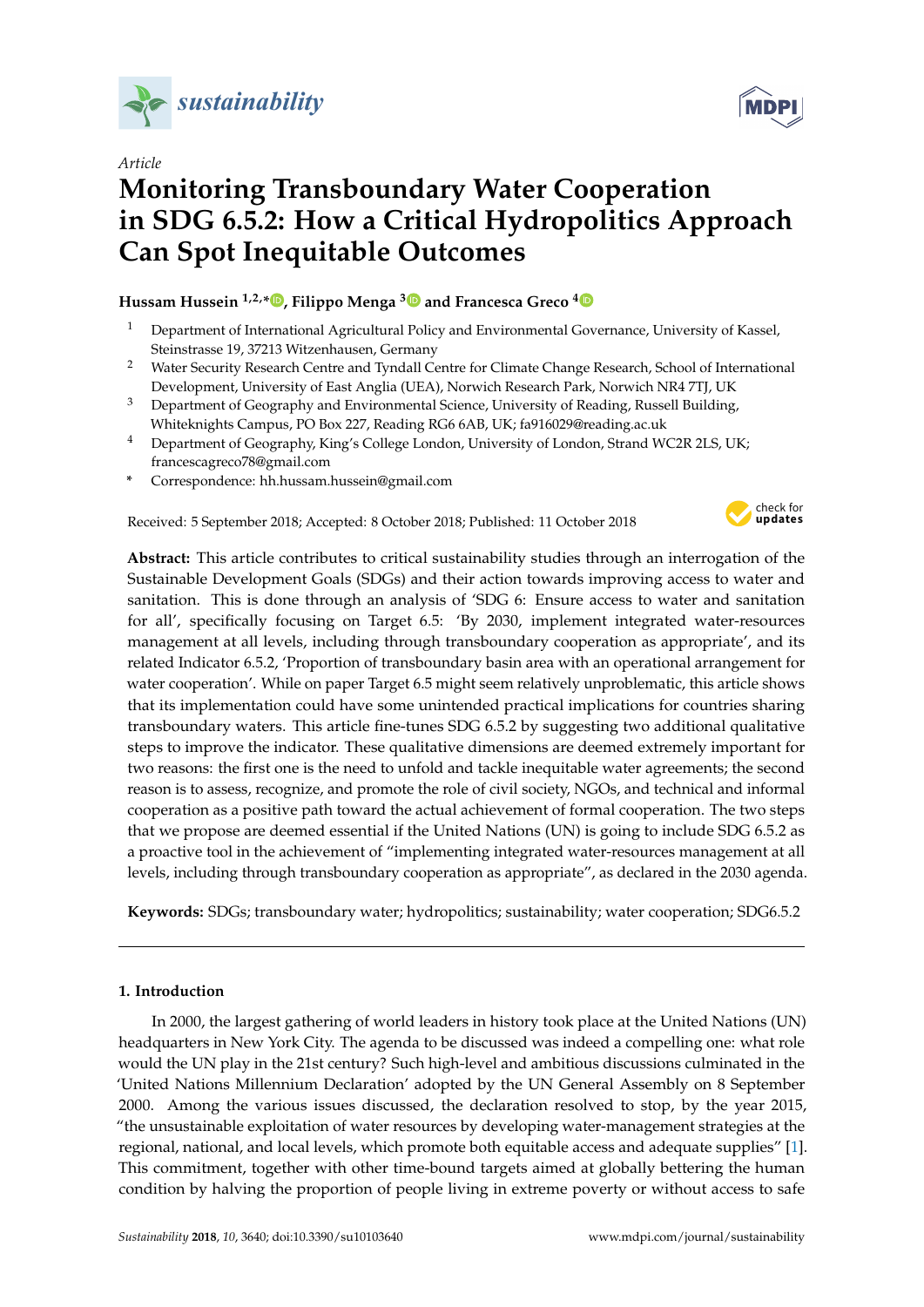drinking water, became known as the eight Millennium Development Goals (MDGs). According to the UN, fifteen years after their adoption the MDGs produced the most successful antipoverty movement in history [\[2\]](#page-6-1). And yet, the world's biggest promise, as it was termed by Hulme [\[3\]](#page-6-2), raised criticisms for its ambiguity and vagueness, the way in which it sidelined alternative global policy approaches, and the difficulties in effectively measuring the results achieved [\[4–](#page-6-3)[8\]](#page-6-4).

In 2016, a new set of global measures, the UN Sustainable Development Goals (SDGs), replaced the MDGs, introducing 17 new goals and 169 targets. While the SDGs did indeed follow up on the MDGs, they also brought in a few considerable novelties. They are, for instance, more ambitious, in that they are aimed at reaching a zero target of people needing to develop sustainably by the year 2030 rather than halving it. They are also more comprehensive, as they encompass a wider range of issues, including human rights, social justice, public–private partnerships, and institutional development. Furthermore, just like the MDGs etymologically reproduced paradigmatic policy trepidations over the turn of the millennium, the SDGs further consolidated topical and global concerns over sustainable growth and development. The introduction of the word 'sustainable' was indeed significant. On the one hand, this emphasizes the fact that our society needs to develop the ability to sustain itself over time, raising a series of environmental concerns with which it is hard to disagree. On the other hand, the notion of sustainability can also be seen as an empty signifier [\[9,](#page-6-5)[10\]](#page-6-6) "meaning everything and nothing" [\[11\]](#page-6-7) (p. 1), one that conceals a technomanagerial framing, and one that advances economic and technological fixes, rather than politically challenging the way in which we manage and consume the planet's natural resources [\[12\]](#page-6-8). While economic growth and environmental protection were seen as incompatible until a few decades ago, the notion of sustainable development has reconciled economic growth with green growth, under the auspices of unelected global governance institutions [\[13,](#page-7-0)[14\]](#page-7-1). And yet, despite this conceptual renewal, the 17 SDGs and their numerous targets also appear to be vague, "fuzzy, ambitious, often unimplementable, and contradictory" [\[15\]](#page-7-2) (p. 187).

This article contributes to critical sustainability studies (among others, [\[10](#page-6-6)[,16](#page-7-3)[–20\]](#page-7-4)) and to critical hydropolitics through an interrogation of the SDGs and their action towards improving access to water and sanitation and through examining what kind of transboundary water cooperation SDG 6.5.2 promotes. This will be done through an analysis of 'SDG 6: Ensure access to water and sanitation for all', specifically focusing on Target 6.5, 'By 2030, implement integrated water resources-management at all levels, including through transboundary cooperation as appropriate', and its related Indicator 6.5.2, 'Proportion of transboundary basin area with an operational arrangement for water cooperation'. Indicator 6.5.2 is monitored by two UN agencies, the United Nations Economic Commission for Europe (UNECE) and the United Nations Educational Scientific and Cultural Organization (UNESCO), which collect data provided by relevant ministries from all countries sharing transboundary waters (most of the world's water resources are shared by two or more countries), and thus keep track of operational arrangements for water cooperation signed globally. This, however, raises questions over diverging definitions that each of these countries can give to 'arrangement for water cooperation', overestimates the effectiveness of token cooperation, and loses sight of the inherent power dynamics and power asymmetries that can influence transboundary water relations. While on paper Target 6.5 might seem relatively unproblematic, this article shows that its implementation can have some unintended practical implications for countries sharing transboundary waters. By doing so, this article also expands the initial methodological critique of the indicator recently developed by McCraker and Meyer [\[21\]](#page-7-5), and it also contributes to the literature on critical hydropolitics that explored the deceptive nature of cooperation [\[22\]](#page-7-6), and the role of power asymmetries in the sharing and allocation of water resources [\[23–](#page-7-7)[25\]](#page-7-8).

This article's contribution to critical hydropolitics and core argument is two proposals to improve Indicator 6.5.2: (1) to make informal, formal, and technical talks count by adding a preoperational arrangement phase; and (2) to introduce qualitative measurements to uncover whether cooperative arrangements are producing positive or negative outcomes.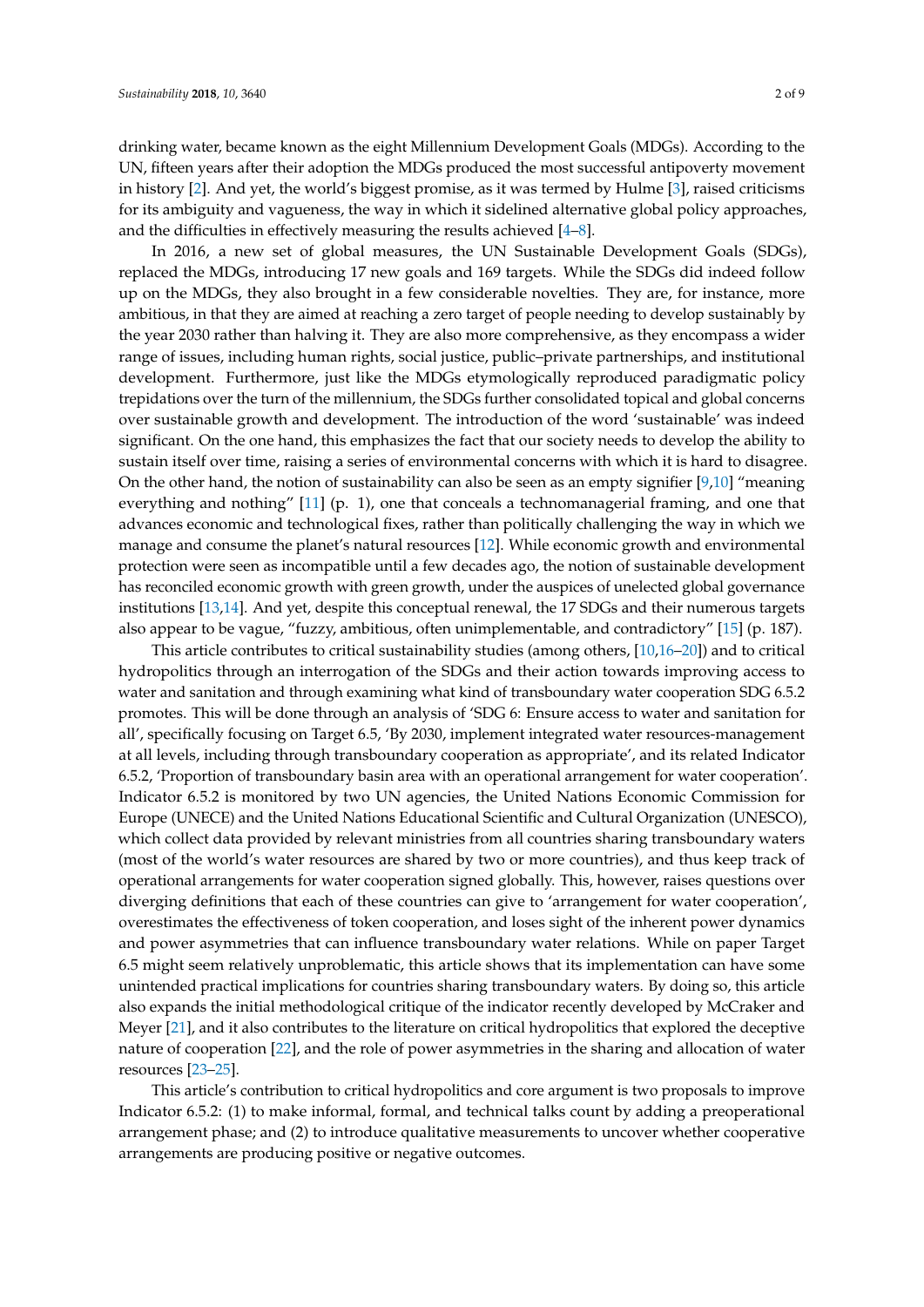The rest of the paper is organized as follows. The next section presents the theoretical framework and the relevant literature in which this article is situated. The third section analyzes SDG Target 6.5 and Indicator 6.5.2, including analysis of relevant case studies, while the fourth section suggests recommendations on how to improve SDG Indicator 6.5.2. The final section summarizes and provides some concluding remarks.

## <span id="page-2-0"></span>**2. Critical Hydropolitics: A Brief Overview**

This article sits within the strand of critical hydropolitics literature, which has been developed mainly by the London Water Research Group (LWRG) in the past decade (for a comprehensive review, see [\[26\]](#page-7-9)). Stemming from a dialogue between realism and neo-Gramscian theories of international relations [\[27\]](#page-7-10), critical hydropolitics advanced a critique of the apolitical paradigm of the classical hydropolitical tradition revolving around the technical principles of "Integrated Water Resources Management" (IWRM), which tended to present cooperation among coriparian states as a goal per se and at any cost. Critical hydropolitics gave politics and political power center stage in water issues. Scholars associated to the LWRG [\[23\]](#page-7-7) claimed that politicians and policy-makers are the key actors in transboundary water interactions, and that power operates in different and not always overt ways. What is relevant to the present study is the view that not all forms of cooperation lead to better or more equitable forms of water allocation for basin riparian states [\[22\]](#page-7-6). By building on, and situating itself in, the literature of critical hydropolitics, this article acknowledges that conflict and cooperation coexist and are not exclusive  $[26]$ ; that conflict can be useful  $[22]$  (p. 300) and that cooperation can have detrimental forms [\[22\]](#page-7-6) [\[28\]](#page-7-11) (p. 22); [\[29](#page-7-12)[,30\]](#page-7-13); power, both in terms of its soft and hard forms, is key in shaping outcomes and relations on shared water resources [\[22\]](#page-7-6); and power is relevant at different scales [\[31](#page-7-14)[,32\]](#page-7-15).

#### **3. Results: Analysis and Critique of SDG Target 6.5 and Indicator 6.5.2**

The "step-by-step monitoring methodology for Indicator 6.5.2" underlines that "specific agreements or other arrangements concluded between coriparian countries are a key precondition to ensure long-term, sustainable cooperation" [\[33\]](#page-7-16) (p. 1). This sentence reflects the spirit of the indicator, which promotes operational arrangements for water cooperation in transboundary basins. The methodology overview for Indicator 6.5.2 [\[33\]](#page-7-16) (p. 3) explains the meaning of "arrangement for water cooperation":

A bilateral or multilateral treaty, convention, agreement, or other formal arrangement, such as memorandum of understanding, between riparian countries that provides a framework for cooperation on transboundary water management. Agreements or other kind of formal arrangements may be interstate, intergovernmental, interministerial, interagency, or between regional authorities.

This arrangement, however, needs to be 'operational', since it needs to meet the following four criteria:

- there is a joint body, joint mechanism, or commission (e.g., a river organization) for transboundary cooperation;
- there are regular (at least once per year) formal communications between riparian countries in the form of meetings (either at the political or technical level);
- there is a joint or coordinated water-management plan(s), or joint objectives have been set;
- there is a regular exchange (at least once per year) of data and information.

This section analyzes and provides a critique of Indicator 6.5.2, illustrating how the indicator is not able to account for the quality of an operational arrangement, and which kind of cooperation is resulting out of it; it is not able to capture instances of pre-cooperation, as it only looks at official cooperation.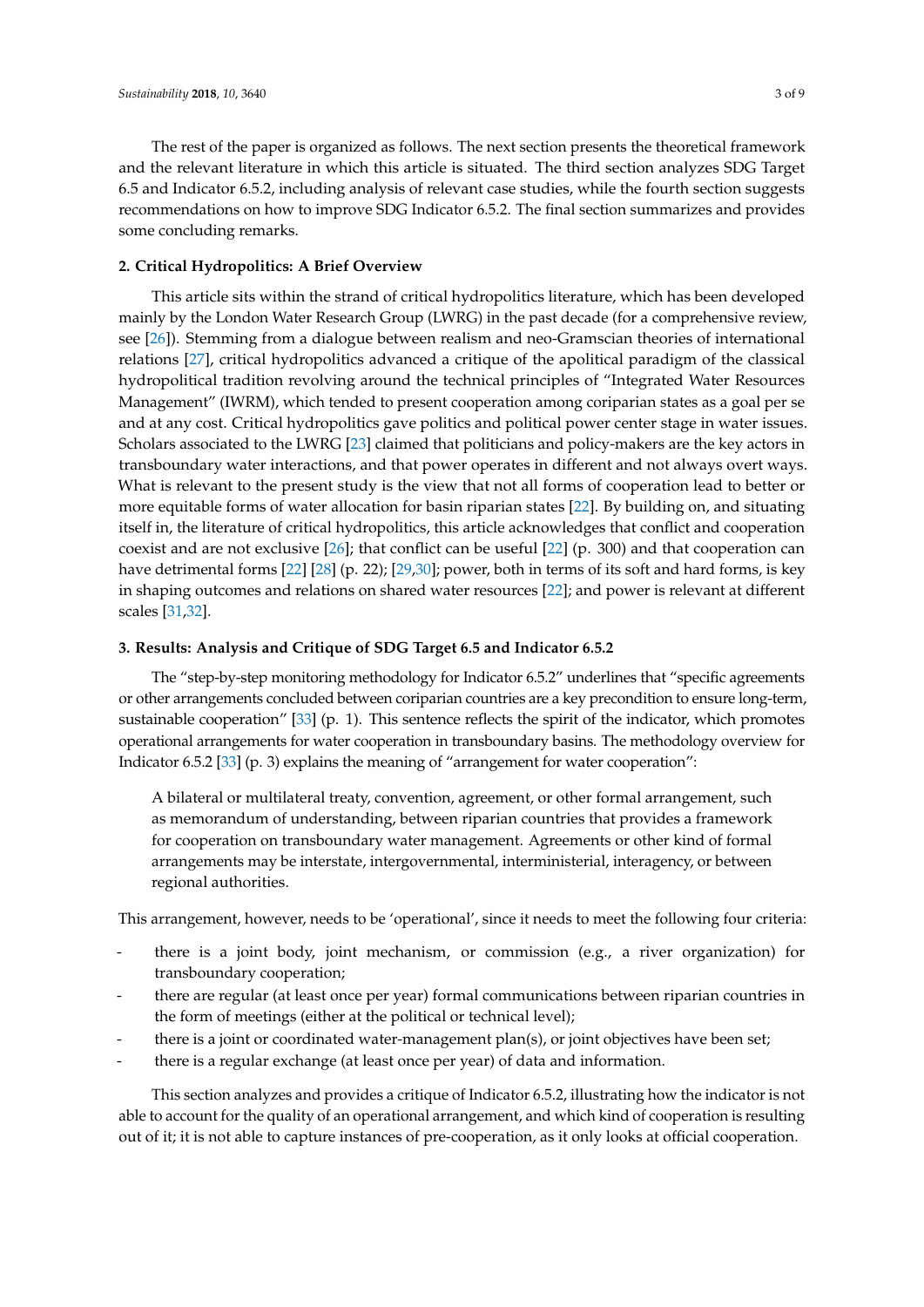## *3.1. Are Operational Arrangements Always 'Good'?*

We argue that the spirit of the indicator is problematic because, as mentioned in the theoretical framework section above, cooperation is not always good per se, and it can coexist with conflict [\[22\]](#page-7-6). A simple quantitative indicator aiming at counting the number of operational arrangements for water cooperation is not, therefore, useful, as it is not able to capture the quality of said arrangements. This indicator does not explain if the arrangement is reproducing power asymmetries and an unfair allocation among the riparian countries in the basin or not. Moreover, Indicator 6.5.2 singles out agreements and arrangements as the key to ensuring sustainable cooperation [\[33\]](#page-7-16) (pp. 1–3). However, an agreement or operational arrangement could also be the reason for the reproduction and maintenance of conflictive relations, as further elaborated in the next section, and therefore the cause of unsustainable hydropolitical cooperation. The indicator does not consider if the operational arrangement is equitable and reasonable to all riparian countries, meaning, for instance, if it is in line with the core principles of international water law.

The spirit of considering and assuming that all operational arrangements are always good also emerges in the four criteria defining operational arrangement. In fact, the four criteria illustrate that the arrangement for water cooperation should envision a joint committee (or similar structure), with at least yearly meetings and exchange of data or information, with joint plans or objectives. Nevertheless, what is missing in the four criteria is consideration of power asymmetries. They are not addressed, and so is the fact that hegemonic dynamics among riparian countries may be reinforced by an agreement or operational arrangement, reproducing the conflictive relations rather than increasing cooperative hydropolitical relations while reducing conflictive relations. In other words, the four criteria are not enough to define a positive and equitable operational arrangement able to reduce conflictive and increase cooperative hydropolitical relations.

For instance, the Oslo II Agreement, signed in 1995 between Israel and the Palestine Liberation Organization, is a clear example of formal cooperation in the form of a treaty, which codified and cemented asymmetric power relations and a nonequitable share of water resources between the two parties. Having an agreement, a joint water committee (JWC), regular meetings, and exchange of information is not enough to have equitable cooperation on shared water resources. Thus, the World Bank [\[34\]](#page-7-17) (p. ix) observed that the joint water committee "has not fulfilled its role of providing an effective collaborative governance framework for joint resource management and investment." "The JWC does not function as a "joint" water-resource governance institution because of fundamental asymmetries—of power, of capacity, of information, of interests—that prevent the development of a consensual approach to resolving water-management conflicts" (ibid.). Research on the functioning of the JWC has also shown that, during the 1995–2008 period, the Palestinian Water Authority approved all Israeli applications for new water-supply facilities for the illegal Israeli settlements in the Occupied Palestinian Territories (West Bank), while Israel denied authorization to all Palestinian requests for new wells using the Western Basin of the Mountain Aquifer [\[29](#page-7-12)[,30\]](#page-7-13). Selby has described the JWC as "dressing up domination as 'cooperation'" [\[29\]](#page-7-12), while Zeitoun [\[35\]](#page-7-18) argued that cooperation is not always good, showing that today's hydropolitical issues between Israel and Palestine find in the Oslo Agreement an obstacle rather than a tool for reducing conflictive relations.

Another example comes from the 1959 Agreement for the Full Utilization of the Nile Waters signed by Egypt and Sudan. As Menga [\[36\]](#page-7-19) (p. 103) noted, this colonial-era agreement "is not recognized by the other Nile riparians who had been, de facto, excluded from regional water politics". Indeed, even though the agreement established a joint technical committee that meets every year, riparian states perceive this as an obstacle to the equitable and reasonable management of the river [\[24](#page-7-20)[,25\]](#page-7-8). Rather than solving an existing dispute, a narrow-minded and not-inclusive agreement such as this one further exacerbates tensions and polarizes diverging positions, cementing and codifying power asymmetries in the basin.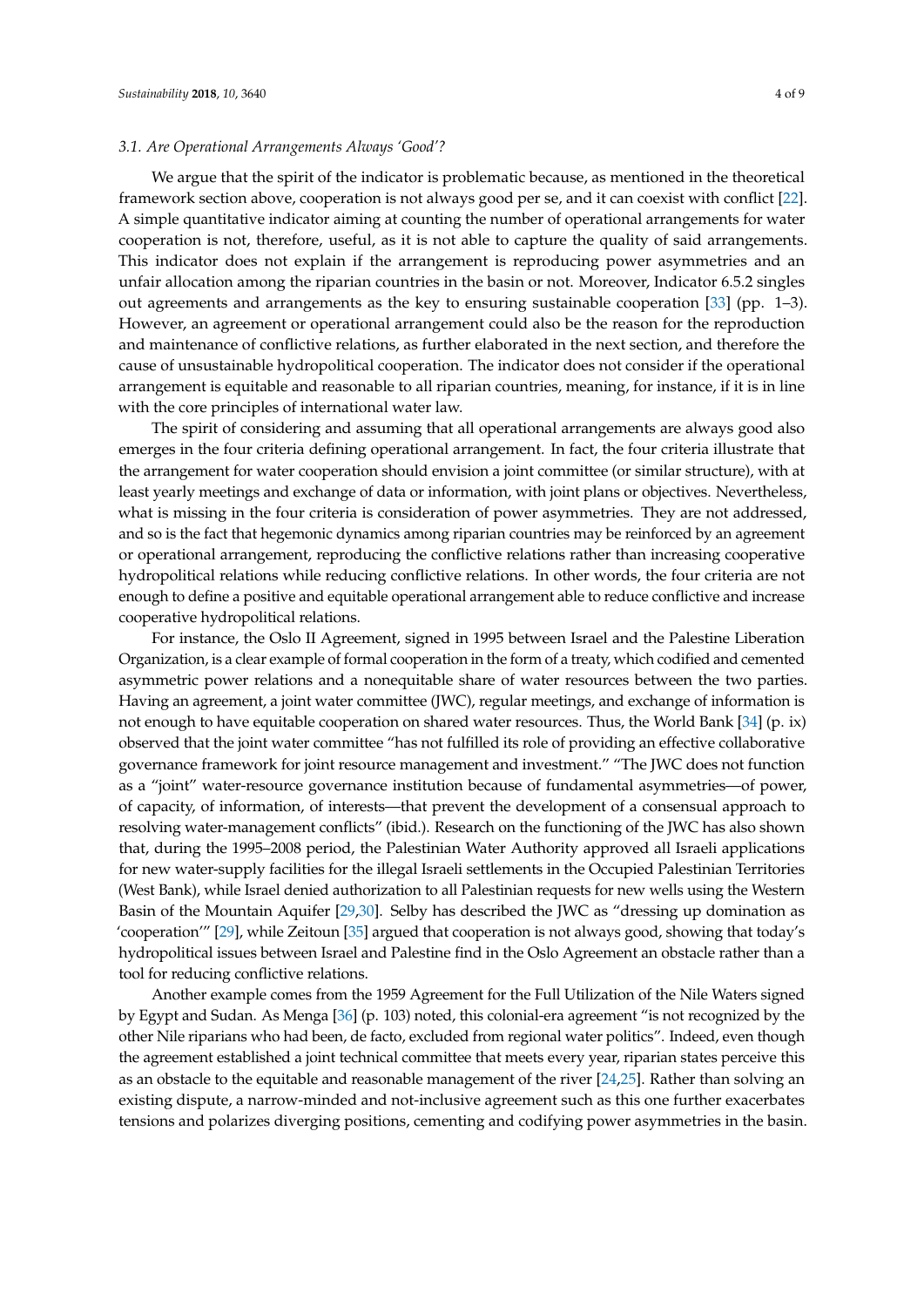## *3.2. Either Operational Arrangement or Nothing?*

The fact that SDG Indicator 6.5.2 only considers and counts operational arrangements without considering and counting any form of preoperational arrangements is problematic. In fact, any nonformalised arrangement is not counted as cooperation for SDG 6.5.2. Therefore, SDG 6.5.2 does not take into consideration significant events such as informal talks, political statements, analysis of discourse, media and government storytelling, NGOs activities, and civil-society actions. Apart from nonstate entities, even formal and informal bilateral or multilateral governmental meetings are not always taken into account in the range of cooperation activities. Equally important, even in the presence of a formal agreement that follows all the required four criteria, those agreements that are nonoperational will not be considered in the final calculation.

Nevertheless, in practice, the promotion of technical cooperation to foster political steps forward is actually in place. For instance, when it comes to transboundary groundwater resources, there is no formal agreement on the groundwater aquifer between Botswana, Namibia, and South Africa, but technical cooperation, promoted also by the UN through UNESCO, is very active and promising [\[37\]](#page-8-0). Similarly, the Guarani Aquifer System (GAS), a groundwater basin shared between Argentina, Brazil, Paraguay, and Uruguay, shows that even before the ratification of the GAS agreement, bilateral cooperation at the local level was successfully happening, for instance, in the case of the municipalities of Concordia (Argentina) and Salto (Uruguay) [\[38\]](#page-8-1). Regardless of the GAS preratification of the agreement, Botswana, Namibia, and South Africa would have all scored zero according to the SDG 6.5.2 Indicator. Instead, the case of the Yarmouk River and of the bilateral treaty between Jordan and Syria is likely to be counted, scoring one, according to the indicator of this SDG. Nevertheless, Jordan has accused the Syrian government of not respecting the agreement several times, and of not providing the agreed share to Jordan [\[39–](#page-8-2)[42\]](#page-8-3).

How and why did the UN decide to frame and phrase the SDG indicator this way? It could be argued that complex indicators are difficult to measure, and they therefore need to be simplified in order to be able to capture and measure cases in over 190 countries. It seems easier to lower the bar and use mainly quantitative methodologies, as these are the ones generally used to compare or generalize information extensively between different cases; nevertheless, one shortcoming is that quantitative methodologies are generally not able to capture nuances and different shades, forcing towards fixed and set categorizations. In fact, inclusion of qualitative analysis in SDG target monitoring is a recurrent problem.

## **4. Discussion: Two Proposals for Improving Indicator 6.5.2**

The two proposals that this article makes to improve Indicator 6.5.2 are: (1) to make informal, formal, and technical talks count by adding a preoperational arrangement phase; and (2) to introduce qualitative measurements to uncover whether the cooperative arrangements are producing positive or negative outcomes.

## *4.1. Making Informal, Formal and Technical Talks Count by Adding a Preoperational Arrangement Phase*

The following structure is an example of how a preoperational arrangement phase could be accounted for and subsequently evaluated in the calculation of the indicator. There is extensive literature in critical hydropolitics regarding how nonformal activities such as technical meetings, communication among the scientific community, political meetings of government authorities (both formal and informal, in public or behind closed doors), have effectively contributed to water cooperation and to the subsequent birth of water agreements. For instance, informal technical meetings behind closed doors known as the picnic-table talks between Israeli and Jordanian officials before the 1994 peace treaty are an example of informal pre-cooperation; these talks contributed to the subsequent official water cooperation after 1994 [\[43,](#page-8-4)[44\]](#page-8-5). An instance of informal cooperation at the municipal level is the Salto-Concordia case of the GAS, where informal cooperation continued even after the GAS project was officially concluded [\[38,](#page-8-1)[45\]](#page-8-6);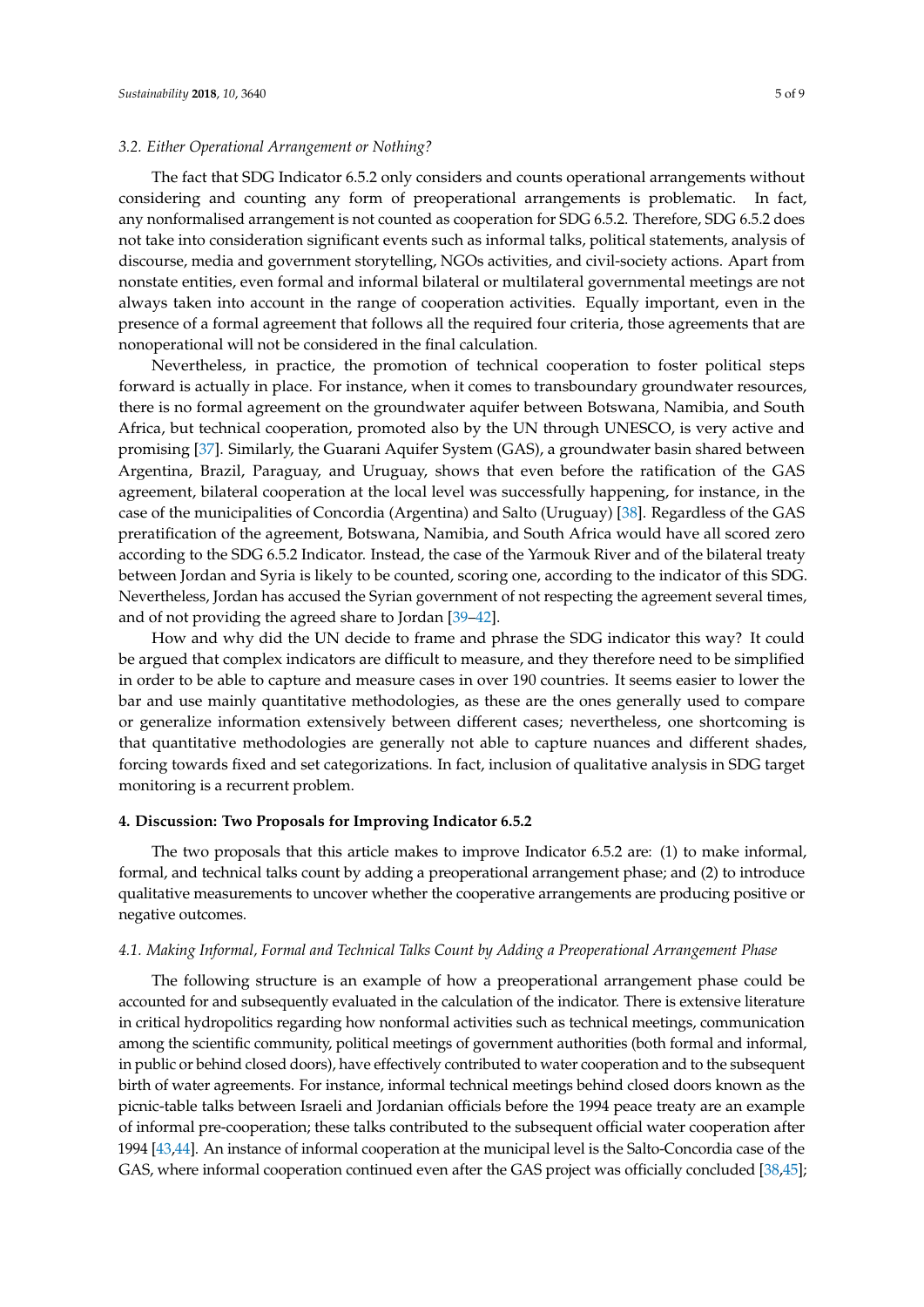in the GAS case, the regional treaty and GAS project were initiated by communication among the scientific and epistemic communities in the region. In the case of the Disi Aquifer, which is shared between Jordan and Saudi Arabia, informal political meetings of governmental authorities used to take place regularly in the past decades [\[46\]](#page-8-7), and brought the two governments to signing the 2015 Disi Agreement; even if it is not yet fully operational although signed and ratified [\[47](#page-8-8)[,48\]](#page-8-9), the Disi Agreement is an example of informal cooperation in the preoperational arrangement phase.

In the same way, NGOs and the civil society of transboundary water bodies, when involved in the promotion of positive cooperation outcomes among countries, can pave the way to effective formalization of water agreements, such as in the case of WWF International concerning the promotion of the UN Water Convention and promoting its entry into force [\[49,](#page-8-10)[50\]](#page-8-11).

Examples of cases in which a treaty has not yet been signed but informal cooperation was fundamental in the production of an agreement are: the Jordan/Saudi Arabia bilateral talks over the shared Disi aquifer, held between 2009 and 2014 by respective governments behind closed doors; technical cooperation over the identification and evaluation of the Stampriet Aquifer between Botswana and Namibia, promoted publicly by technical committees under the auspices of UNESCO IHP; the GAS case, where cooperation and communication among the scientific community first, and then international organizations, were key in bringing the states to cooperate in the GAS project, and to conclude a formal agreement.

The preoperational arrangement phase could be accounted as a positive step between the two options currently provided by the UN: existence or nonexistence of a formal operational arrangement. The preoperational arrangement phase can be considered as existing if at least one of the three following points are met: (1) technical meetings and technical communication are in place; (2) political meetings of government authorities are in place, formally and informally, behind closed doors or in public; and (3) NGOs and the civil society of transboundary water bodies are involved in the promotion of positive cooperation outcomes among the countries, with regular meetings and events.

## *4.2. Uncovering Bad Cooperation*

Bad cooperation happens when, despite the existence of a water agreement or of formal cooperation, the operationalization of the agreement gives different benefits caused by an asymmetric balance of power among the signatories. This is because, while all countries are formally on the same level and have the same rights when they are engaging in international negotiations, each of them has a different weight in terms of influence and this needs to be taken into account [\[51\]](#page-8-12). Usually, asymmetric outcomes of water agreements are found when one of the parties is not satisfied with the quality and quantity of water, abstraction rates, allocation, and other general water-management issues. Allegations of misconduct regarding the respect of the agreement are also a signal of bad cooperation. Finally, the condition of belligerence among water-treaty signatories means that cooperation should not be considered a positive one.

This article argues that the operational agreement can be considered as positive cooperation when all three of the following criteria are met: (1) government authorities and technical institutions declare satisfaction regarding the quality and quantity of water management, abstraction/allocation; (2) there are no pending allegations of misconduct; and (3) diplomatic relations are nonbelligerent among states.

## **5. Conclusions**

Following the analysis of transboundary water interactions in different cases, this article proposed two additional qualitative steps to improve SDG Indicator 6.5.2, which stem directly from the critical hydropolitics literature presented in Section [2.](#page-2-0)

Indicator 6.5.2 might be considered as fostering cooperation because it shows less cooperation compared to what is really happening in reality. All countries that have technical cooperation and formal/informal talks between their governments in place would score zero according to SDG Indicator 6.5.2. In order to improve this aspect of the indicator, an intermediate step between lack of operational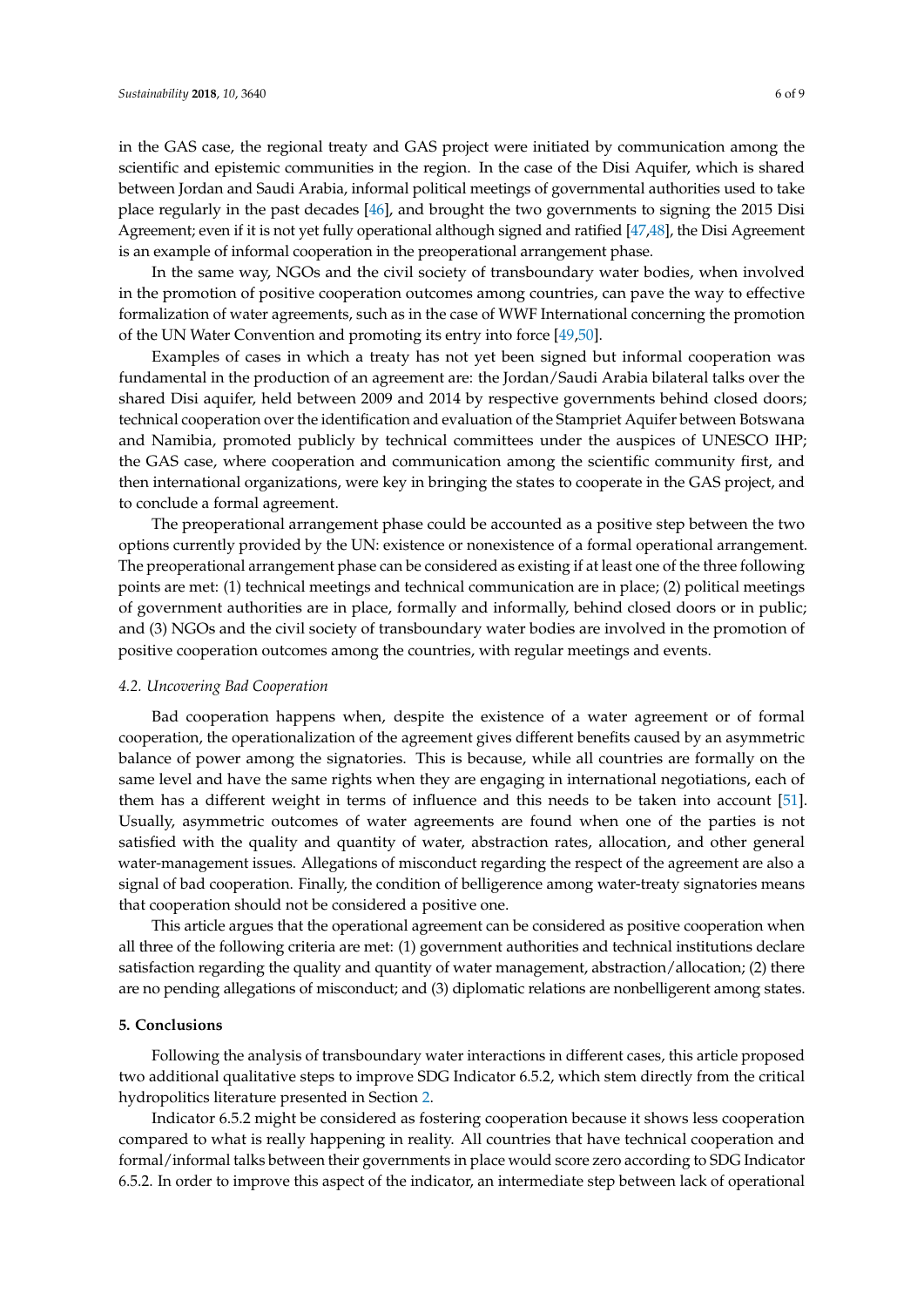arrangement and operational arrangement is proposed. The intermediate step could be called the preoperational arrangement phase.

Moreover, the overall assessment produced by SDG 6.5.2 in the calculation/scoring of operational arrangement is dangerously missing the capacity to release a realistic picture of cooperation at play. This is due to the lack of assessment of the qualitative aspects of the cooperation. As there is good cooperation but also bad cooperation, this article promotes the idea that each mechanism/agreement in place should be tested against additional criteria. In fact, where there is an agreement, there is not always the promotion of peace [\[22\]](#page-7-6). There are good agreements and bad agreements, where hegemonic entities prevail over weaker countries [\[22](#page-7-6)[,25](#page-7-8)[,35\]](#page-7-18). This could be clearly grasped with the introduction of a qualitative assessment of all agreements that are considered operational.

These qualitative dimensions are extremely important for two reasons: the first one is the need to unfold and tackle inequitable water agreements; the second reason is to assess, recognize, and promote the role of civil society, NGOs, technical and informal cooperation (or pre-cooperation) as a positive part toward the actual achievement of formal cooperation. Both of these proposed steps are deemed essential if the UN is going to include SDG 6.5.2 as a proactive tool in the achievement of implementing integrated water-resources management at all levels, including through transboundary cooperation as appropriate and as declared in the 2030 agenda.

**Author Contributions:** All three coauthors contributed to a different extent to conceiving and designing the research, analyzing the data, and writing up the manuscript.

**Funding:** This research received no external funding.

**Conflicts of Interest:** The authors declare no conflict of interest.

## **References**

- <span id="page-6-0"></span>1. UN. United Nations Millennium Declaration. 2000. Available online: [http://www.un.org/millennium/](http://www.un.org/millennium/declaration/ares552e.htm) [declaration/ares552e.htm](http://www.un.org/millennium/declaration/ares552e.htm) (accessed on 23 August 2018).
- <span id="page-6-1"></span>2. UNDP. MDGs Produced Most Successful Anti-Poverty Movement in History: UN Report. 2015. Available online: [http://www.undp.org/content/undp/en/home/presscenter/pressreleases/2015/07/](http://www.undp.org/content/undp/en/home/presscenter/pressreleases/2015/07/06/mdg-s-produced-most-successful-anti-poverty-movement-in-history-un-report.html) [06/mdg-s-produced-most-successful-anti-poverty-movement-in-history-un-report.html](http://www.undp.org/content/undp/en/home/presscenter/pressreleases/2015/07/06/mdg-s-produced-most-successful-anti-poverty-movement-in-history-un-report.html) (accessed on 15 August 2018).
- <span id="page-6-2"></span>3. Hulme, D. The Millennium Development Goals (MDGs): A Short History of the World's Biggest Promise. 2009. Available online: <https://ssrn.com/abstract=1544271> (accessed on 16 August 2018).
- <span id="page-6-3"></span>4. Attaran, A. An immeasurable crisis? A criticism of the Millennium Development Goals and why they cannot be measured. *PLoS Med.* **2005**, *2*, e318. [\[CrossRef\]](http://dx.doi.org/10.1371/journal.pmed.0020318) [\[PubMed\]](http://www.ncbi.nlm.nih.gov/pubmed/16156696)
- 5. Amin, S. The Millennium Development Goals: A Critique from the Shouth. *Mon. Rev.* **2006**, *57*, 1–15. [\[CrossRef\]](http://dx.doi.org/10.14452/MR-057-10-2006-03_1)
- 6. Vandemoortele, J. If not the Millennium Development Goals, then what? *Third World Q.* **2011**, *32*, 9–25. [\[CrossRef\]](http://dx.doi.org/10.1080/01436597.2011.543809)
- 7. Fehling, M.; Nelson, B.D.; Venkatapuram, S. Limitations of the Millennium Development Goals: A literature review. *Glob. Public Health* **2013**, *8*, 1109–1122. [\[CrossRef\]](http://dx.doi.org/10.1080/17441692.2013.845676) [\[PubMed\]](http://www.ncbi.nlm.nih.gov/pubmed/24266508)
- <span id="page-6-4"></span>8. Clegg, L. Benchmarking and blame games: Exploring the contestation of the Millennium Development Goals. *Rev. Int. Stud.* **2015**, *41*, 947–967. [\[CrossRef\]](http://dx.doi.org/10.1017/S0260210515000406)
- <span id="page-6-5"></span>9. Swyngedouw, E. Impossible "sustainability" and the postpolitical condition. In *The Sustainable Development Paradox: Urban Political Economic in the United States and Europe; Krueger, R., Gibbs, D., Eds.; Guilford Press:* London, UK, 2007; pp. 13–40.
- <span id="page-6-6"></span>10. Davidson, M. Sustainability as ideological praxis: The acting out of planning's master-signifier. *City* **2010**, *14*, 390–405. [\[CrossRef\]](http://dx.doi.org/10.1080/13604813.2010.492603)
- <span id="page-6-7"></span>11. Gunder, M.; Hillier, J. *Planning in Ten Words or Less: A Lacanian Entanglement with Spatial Planning*; Ashgate Publishing, Ltd.: Farnham, UK, 2009.
- <span id="page-6-8"></span>12. Temenos, C.; McCann, E. The local politics of policy mobility: Learning, persuasion, and the production of a municipal sustainability fix. *Environ. Plan. A* **2012**, *44*, 1389–1406. [\[CrossRef\]](http://dx.doi.org/10.1068/a44314)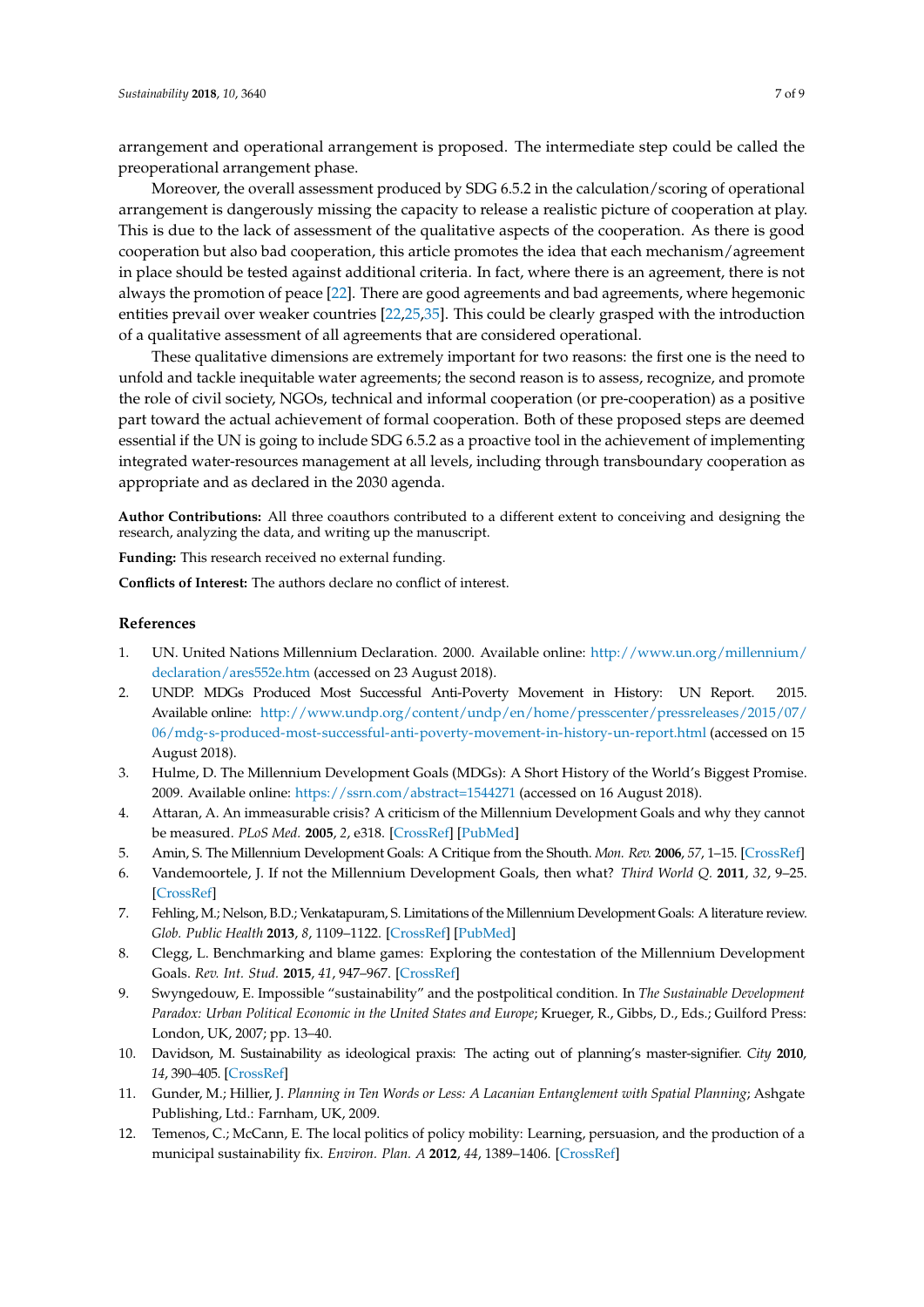- <span id="page-7-0"></span>13. Hartwick, E.; Peet, R. Neoliberalism and nature: The case of the WTO. *Ann. Am. Acad. Polit. Soc. Sci.* **2003**, *590*, 188–211. [\[CrossRef\]](http://dx.doi.org/10.1177/0002716203256721)
- <span id="page-7-1"></span>14. Bakker, K. The limits of 'neoliberal natures': Debating green neoliberalism. *Prog. Hum. Geogr.* **2010**, *34*, 715–735. [\[CrossRef\]](http://dx.doi.org/10.1177/0309132510376849)
- <span id="page-7-2"></span>15. Sultana, F. An (Other) geographical critique of development and SDGs. *Dialogues Hum. Geogr.* **2018**, *8*, 186–190. [\[CrossRef\]](http://dx.doi.org/10.1177/2043820618780788)
- <span id="page-7-3"></span>16. Davidson, M. Hacking away at sustainability. *Hum. Geogr.* **2010**, *3*, 83–90.
- 17. Methmann, C.P. Climate protection as empty signifier: A discourse theoretical perspective on climate mainstreaming in world politics. *Millennium* **2010**, *39*, 345–372. [\[CrossRef\]](http://dx.doi.org/10.1177/0305829810383606)
- 18. Greenberg, M. What on Earth Is Sustainable? Toward Critical Sustainability Studies. *Boom J. Calif.* **2013**, *3*, 54–66. [\[CrossRef\]](http://dx.doi.org/10.1525/boom.2013.3.4.54)
- 19. Saarinen, J. Critical sustainability: Setting the limits to growth and responsibility in tourism. *Sustainability* **2013**, *6*, 1–17. [\[CrossRef\]](http://dx.doi.org/10.3390/su6010001)
- <span id="page-7-4"></span>20. Brown, T. Sustainability as empty signifier: Its rise, fall, and radical potential. *Antipode* **2016**, *48*, 115–133. [\[CrossRef\]](http://dx.doi.org/10.1111/anti.12164)
- <span id="page-7-5"></span>21. McCracken, M.; Meyer, C. Monitoring of transboundary water cooperation: Review of Sustainable Development Goal Indicator 6.5. 2 methodology. *J. Hydrol.* **2018**, *563*, 1–12. [\[CrossRef\]](http://dx.doi.org/10.1016/j.jhydrol.2018.05.013)
- <span id="page-7-6"></span>22. Zeitoun, M.; Mirumachi, N. Transboundary water interaction I: Reconsidering conflict and cooperation. *Int. Environ. Agreem. Polit. Law Econ.* **2008**, *8*, 297–316. [\[CrossRef\]](http://dx.doi.org/10.1007/s10784-008-9083-5)
- <span id="page-7-7"></span>23. Zeitoun, M.; Warner, J. Hydro-hegemony: A framework for analysis of trans-boundary water conflicts. *Water Policy* **2006**, *8*, 435–460. [\[CrossRef\]](http://dx.doi.org/10.2166/wp.2006.054)
- <span id="page-7-20"></span>24. Cascão, A.E. Changing power relations in the Nile river basin: Unilateralism vs. cooperation? *Water Altern.* **2009**, *2*, 245–268.
- <span id="page-7-8"></span>25. Hussein, H.; Grandi, M. Dynamic political contexts and power asymmetries: The cases of the Blue Nile and the Yarmouk Rivers. *Int. Environ. Agreem. Polit. Law Econ.* **2017**, *17*, 795–814. [\[CrossRef\]](http://dx.doi.org/10.1007/s10784-017-9364-y)
- <span id="page-7-9"></span>26. Warner, J.; Mirumachi, N.; Farnum, R.L.; Grandi, M.; Menga, F.; Zeitoun, M. Transboundary 'hydro-hegemony': 10 years later. *Wiley Interdiscip. Rev. Water* **2017**, *4*, e1242. [\[CrossRef\]](http://dx.doi.org/10.1002/wat2.1242)
- <span id="page-7-10"></span>27. Cox, R.W. Gramsci, hegemony and international relations: An essay in method. *Millennium* **1983**, *12*, 162–175. [\[CrossRef\]](http://dx.doi.org/10.1177/03058298830120020701)
- <span id="page-7-11"></span>28. Daoudy, M.; Elizabeth, K. Beyond water conflict: Evaluating the effects of international water cooperation. In Proceedings of the 49th Annual Conference of the International Studies Association, San Francisco, CA, USA, 26–29 March 2008; International Studies Association: San Francisco, CA, USA, 2008.
- <span id="page-7-12"></span>29. Selby, J. Cooperation, domination and colonisation: The Israeli-Palestinian joint water committee. *Water Altern.* **2013**, *6*, 1.
- <span id="page-7-13"></span>30. Selby, J. Dressing up domination as 'cooperation': The case of Israeli-Palestinian water relations. *Rev. Int. Stud.* **2003**, *29*, 121–138. [\[CrossRef\]](http://dx.doi.org/10.1017/S026021050300007X)
- <span id="page-7-14"></span>31. Julien, F. Hydropolitics is what societies make of it (or why we need a constructivist approach to the geopolitics of water). *Int. J. Sustain. Soc.* **2012**, *4*, 45–71. [\[CrossRef\]](http://dx.doi.org/10.1504/IJSSOC.2012.044665)
- <span id="page-7-15"></span>32. Çonker, A. An Enhanced Notion of Power for Inter-State and Transnational Hydropolitics: An Analysis of Turkish-Syrian Water Relations and the Ilisu Dam. Ph.D. Thesis, School of International Development, University of East Anglia, Norwich, UK, 2014.
- <span id="page-7-16"></span>33. UN-Water. Step-by-Step Monitoring Methodology for Indicator 6.5.2. 2016. Available online: [http://](http://www.unwater.org/publications/step-step-methodology-monitoring-transboundary-cooperation-6-5-2/) [www.unwater.org/publications/step-step-methodology-monitoring-transboundary-cooperation-6-5-2/](http://www.unwater.org/publications/step-step-methodology-monitoring-transboundary-cooperation-6-5-2/) (accessed on 17 August 2018).
- <span id="page-7-17"></span>34. World Bank. *West Bank and Gaza: Assessement of Restrictions on Palestinian Water Sector Development*; World Bank Group: Washington DC, USA, 2009; Available online: [https://unispal.un.org/DPA/DPR/unispal.nsf/](https://unispal.un.org/DPA/DPR/unispal.nsf/9a798adbf322aff38525617b006d88d7/ddcb9fc89a11d8108525759e005b8c93?OpenDocument) [9a798adbf322aff38525617b006d88d7/ddcb9fc89a11d8108525759e005b8c93?OpenDocument](https://unispal.un.org/DPA/DPR/unispal.nsf/9a798adbf322aff38525617b006d88d7/ddcb9fc89a11d8108525759e005b8c93?OpenDocument) (accessed on 12 August 2018).
- <span id="page-7-18"></span>35. Zeitoun, M. *Power and Water in the Middle East: The Hidden Politics of the Palestinian-Israeli Water Conflict*; IB Tauris: New York, NY, USA, 2008.
- <span id="page-7-19"></span>36. Menga, F. Hydropolis: Reinterpreting the polis in water politics. *Polit. Geogr.* **2017**, *60*, 100–109. [\[CrossRef\]](http://dx.doi.org/10.1016/j.polgeo.2017.05.002)